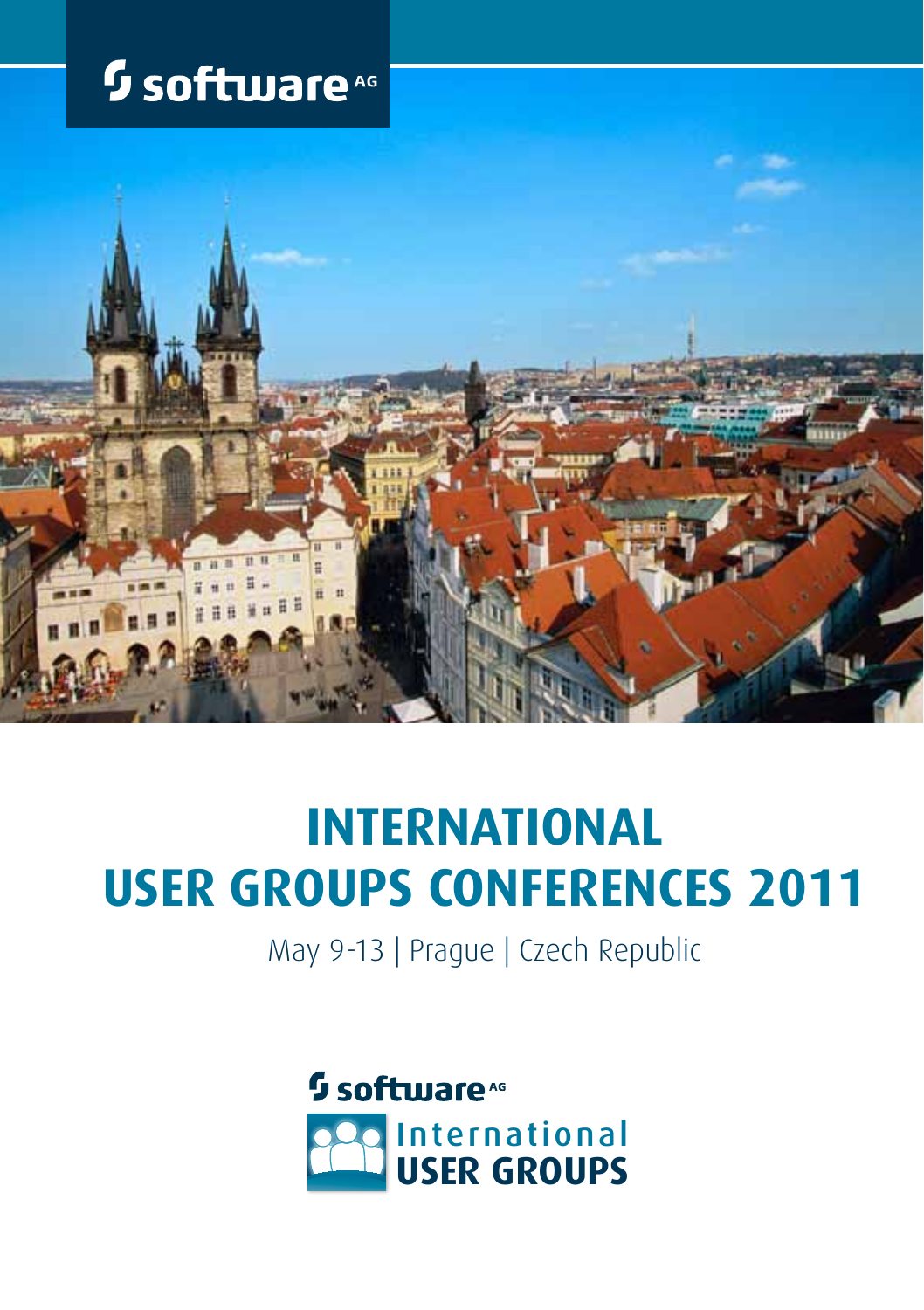#### **Meet the Experts**

In the foyer of the conference venue, experts from our conference sponsors and Software AG will be available to give detailed information and answer questions.

Sponsored by





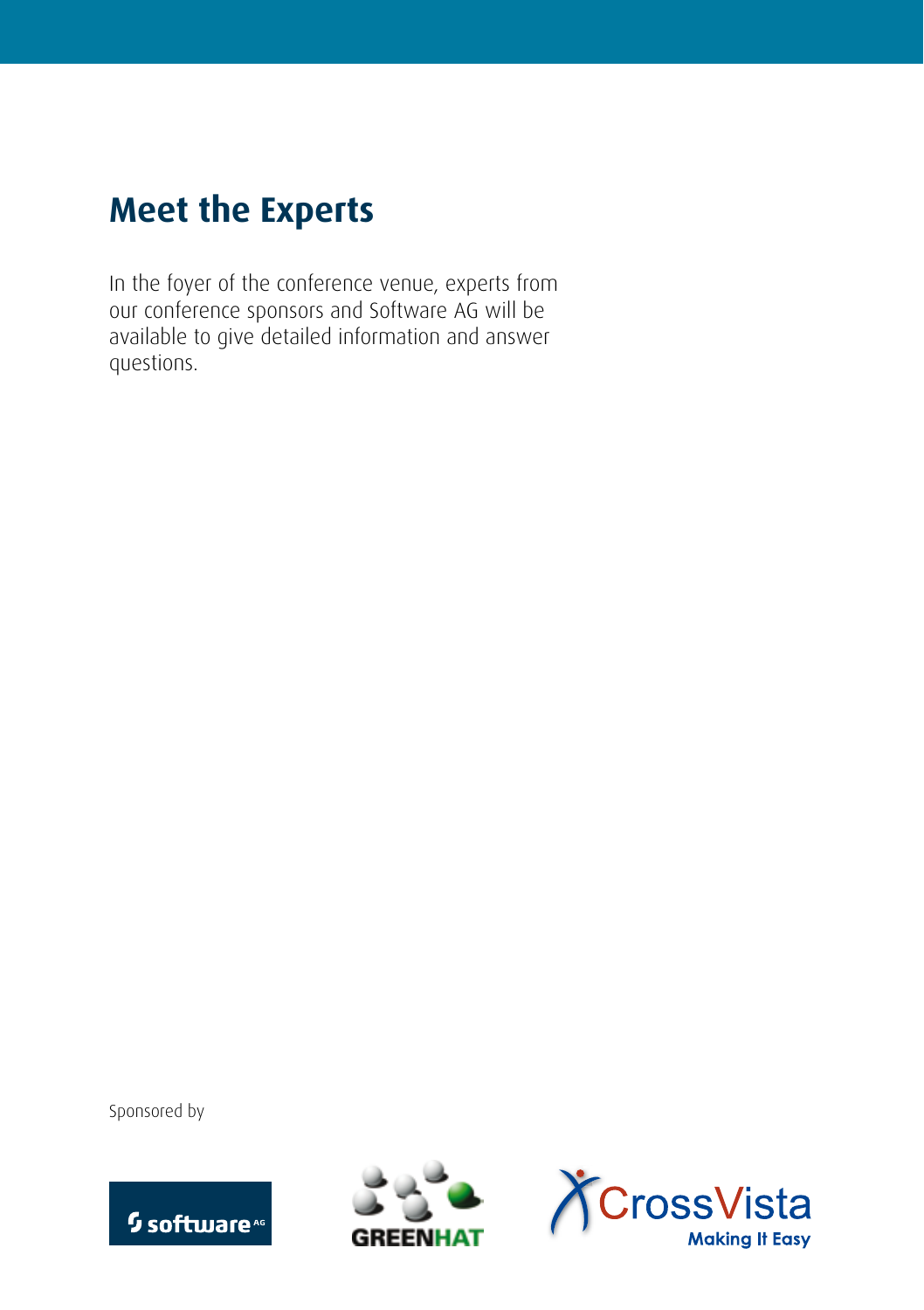#### **Monday, May 9**

| $12:00 - 13:00$                                             | <b>Registration &amp; Welcome Snack</b>                                       |                                                                                                           |
|-------------------------------------------------------------|-------------------------------------------------------------------------------|-----------------------------------------------------------------------------------------------------------|
| <b>International Adabas User Group</b><br><b>Zürich 1-2</b> |                                                                               |                                                                                                           |
| $13:00 - 13:10$                                             | Welcome & General Announcements                                               | <b>Mhairi Benest</b><br>JPMorgan Chase, United Kingdom<br><b>Bernd Gudat</b><br>Director CBC, Software AG |
| $13:10 - 13:30$                                             | Short Self-introduction of Attending<br>Companies                             | All                                                                                                       |
| $13:30 - 14:00$                                             | Adabas Roadmap                                                                | <b>Wolfgang Weiss</b><br>Senior Product Manager, Software AG                                              |
| $14:00 - 14:45$                                             | <b>Problems and Solutions with Adabas</b><br><b>Replication and Mass Data</b> | <b>Dieter Storr</b><br>Storr Consulting, Inc., USA                                                        |
| $14:45 - 15:30$                                             | <b>Adabas LOB for DBAs</b>                                                    | <b>Rainer Herrmann</b><br>Technical Marketing Manager,<br>Software AG                                     |
| $15:30 - 16:00$                                             | Coffee Break & Networking                                                     |                                                                                                           |
| $16:00 - 16:45$                                             | A Generic Lookup Tables System -<br><b>Component Productivity</b>             | Eugene Miklovich<br>DooBee Systems Inc., Canada                                                           |
| $16:45 - 17:15$                                             | <b>Experiences with Adabas 8.2</b>                                            | <b>Alfred Prenner</b><br>s IT Solutions AT Spardat GmbH,<br>Austria                                       |
| $17:15 - 17:45$                                             | What ARIS means for Adabas<br>customers                                       | Wolfgang Weiss<br>Senior Product Manager, Software AG                                                     |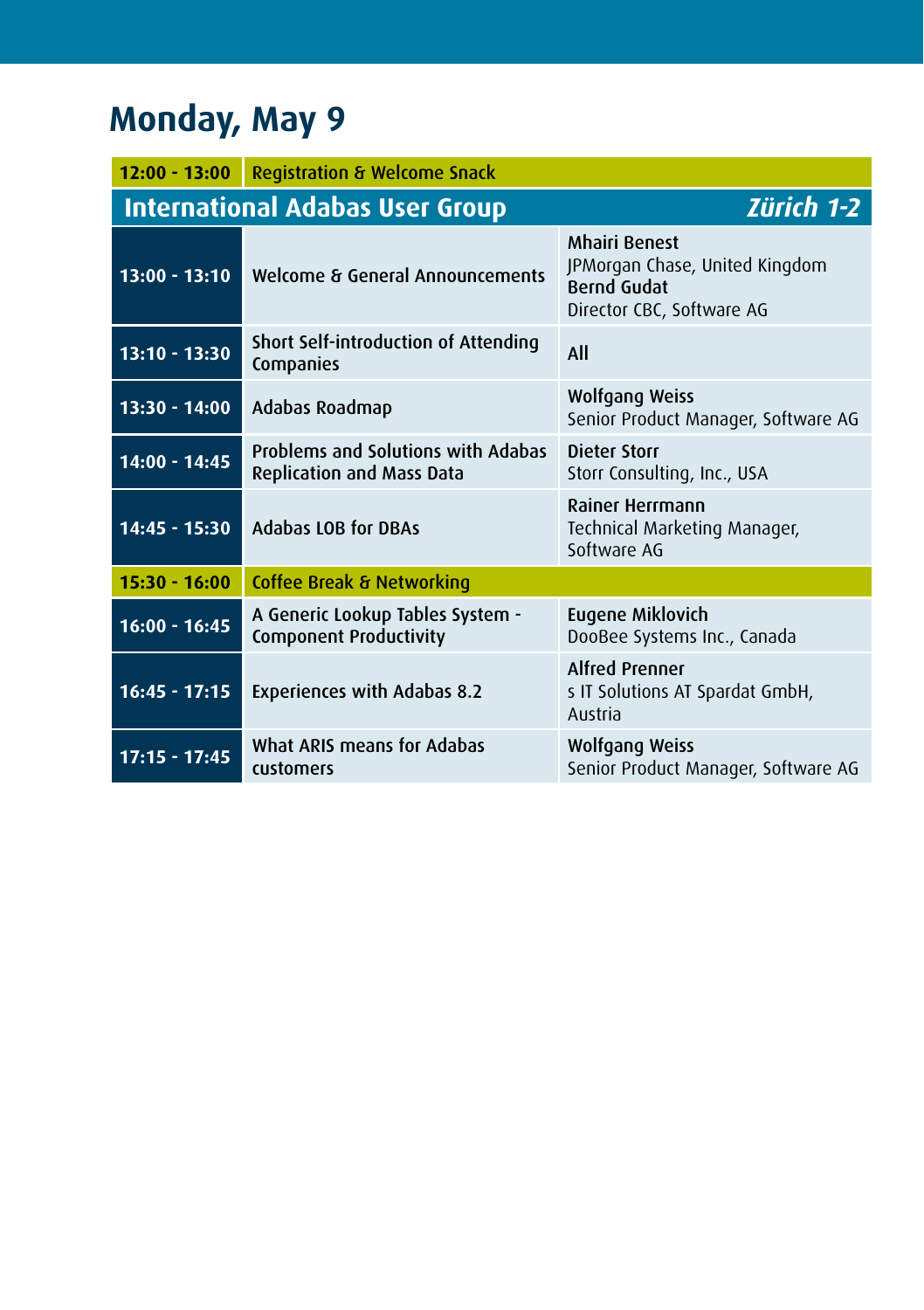## **Tuesday, May 10**

 *Zürich 1-2*

| $09:00 - 10:00$                                              | Vision & Strategy for Adabas &<br><b>Natural</b>                          | Guido Falkenberg<br>VP Enterprise Transaction Systems,<br>Software AG                                                             |  |
|--------------------------------------------------------------|---------------------------------------------------------------------------|-----------------------------------------------------------------------------------------------------------------------------------|--|
| $10:00 - 10:45$                                              | <b>Customer Success Story:</b><br>Partnership Pillars                     | <b>Amarish Pathak</b><br>Army and Air Force Mutual Aid<br>Association (AAFMAA), USA                                               |  |
| $10:45 - 11:15$                                              | <b>Coffee Break &amp; Networking</b>                                      |                                                                                                                                   |  |
| $11:15 - 12:00$                                              | Data Masking<br>- Secure sensitive Data,<br>improve Application Quality - | thd.<br>Grid-Tools, United Kingdom                                                                                                |  |
| $12:00 - 12:45$                                              | Natural for DB2 in Large Organizations                                    | Miriam Mann<br>National Insurance Institue, Israel                                                                                |  |
| Registration, Lunch Break & Networking<br>$12:45 - 14:00$    |                                                                           |                                                                                                                                   |  |
| <b>Zürich 1-2</b><br><b>International Natural User Group</b> |                                                                           |                                                                                                                                   |  |
| $14:00 - 14:10$                                              | Welcome & General Announcements                                           | <b>Volker Ritter</b><br>GEHIS, Germany<br>Sudhir Patel<br>NPIA, United Kingdom<br><b>Bernd Gudat</b><br>Director CBC, Software AG |  |
| $14:10 - 15:15$                                              | NaturalONE and the Natural Product<br>Line Roadmap                        | Karlheinz Kronauer<br>Director Product Management,<br>Software AG                                                                 |  |
| $15:15 - 15:45$                                              | Whats new in NaturalONE 8.2                                               | <b>Peter Leibl</b><br>Austrian User Group of Software AG                                                                          |  |
| $15:45 - 16:15$                                              | <b>Coffee Break &amp; Networking</b>                                      |                                                                                                                                   |  |
| $16:15 - 17:00$                                              | New Development in Natural<br><b>Engineer</b>                             | Anne Robinson<br>Generation Systems Ltd.,<br>United Kingdom                                                                       |  |
| $17:00 - 17:30$                                              | <b>Response Time Monitoring</b>                                           | Angelika Siffring<br>Senior Director Product Management<br>ETS, Software AG                                                       |  |
| 19:00                                                        | <b>Evening Event</b>                                                      |                                                                                                                                   |  |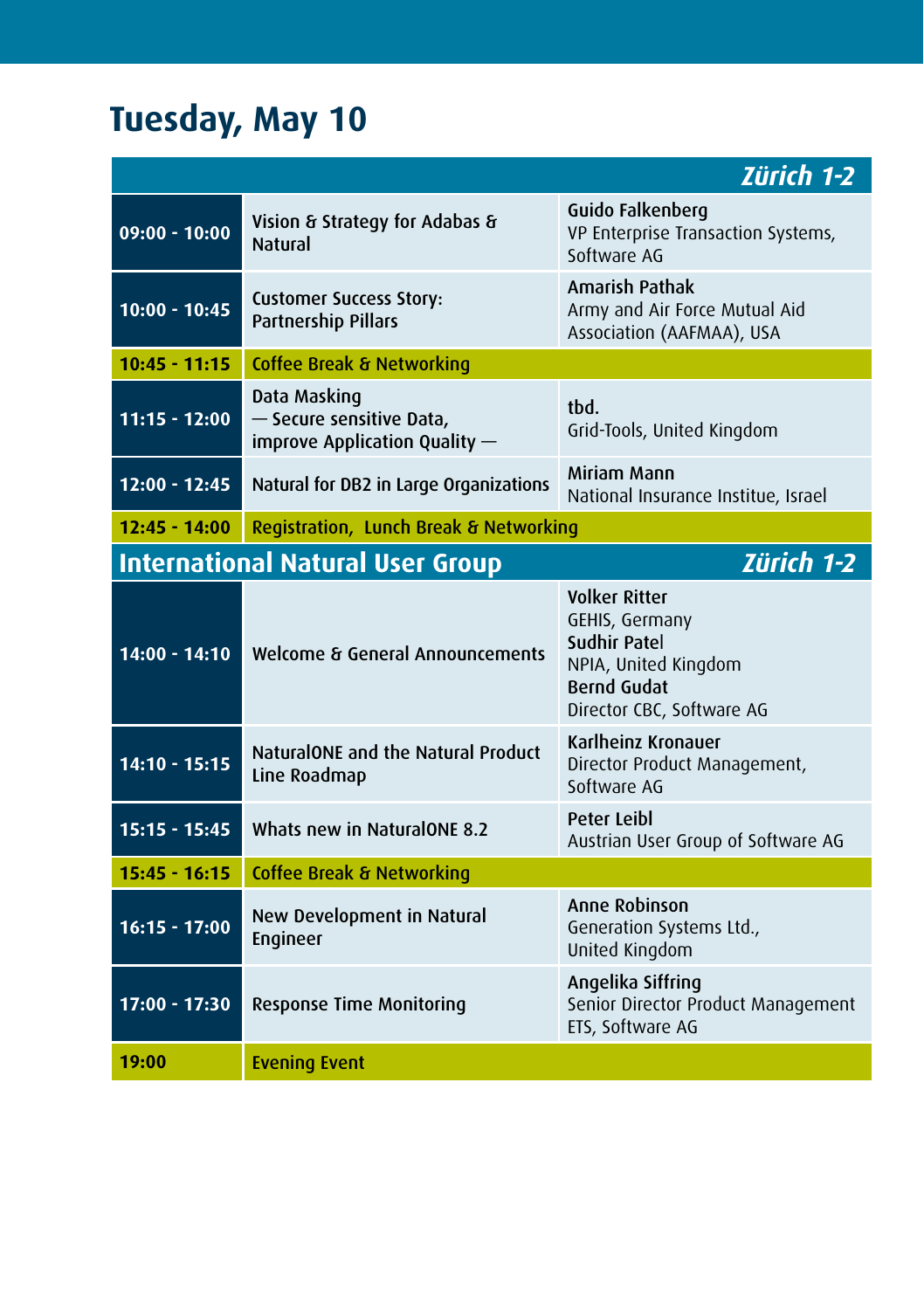#### **Wednesday, May 11**

 *Zürich 1-3* **09:00 - 09:45** Process Intelligence for Natural Applications Joerg Klueckmann Head of Process Intelligence Marketing, Software AG **09:45 - 10:30** Replacement of Business Objects by NaturalONE Ingo Brandes travel-BA.Sys, Germany **10:30 - 11:00** Coffee Break & Networking **11:00 - 11:45** Payroll Modernization at Penn State University Ronald Rash Pennsylvania State University, USA **11:45 - 12:45** Brainstorm & CE discussion Brainstoirii a Ce discussion<br>Customer Feedback All **12:45 - 14:00** Lunch Break & Networking, Registration for ARIS and webMethods Sessions **General Sessions** *Zürich 1-3* **14:00 - 15:00** Software AG's Product Strategy & Vision Hans-Christoph Rohland SVP R&D webMethods, Software AG **15:00 - 15:45** Global Support & Empower Yoram Ben Bassat VP Global ETS Support, Software AG **15:45 - 16:15** Coffee Break & Networking - Registration for ARIS and webMethods Sessions **16:15 - 17:00** webMethods EntireX & ApplinX Angelika Siffring Senior Director Product Management ETS, Software AG **17:00 - 17:30** ARISalign - Collaborate to understand your processes Thomas Stoesser Director Product Management, Software AG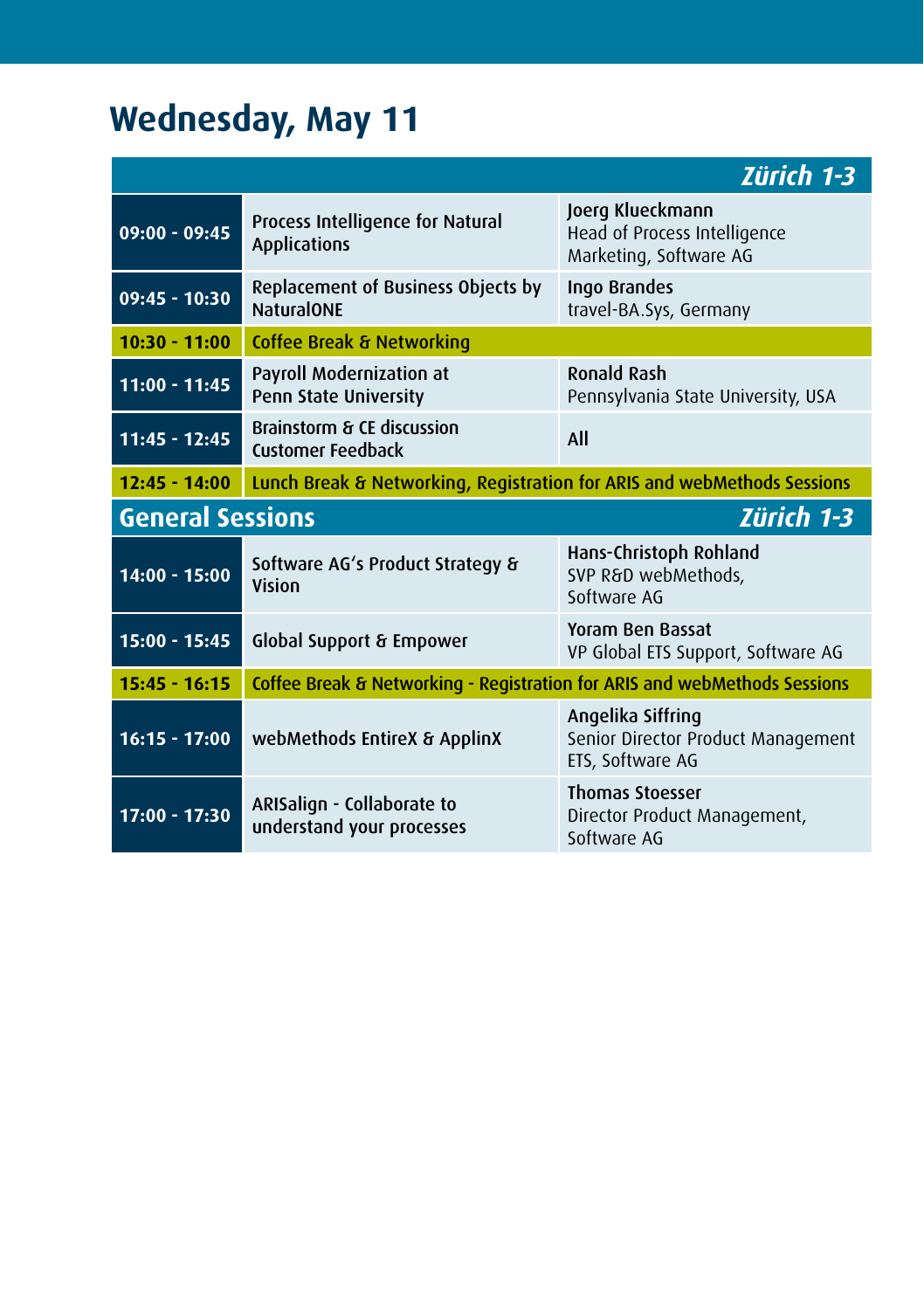## **Thursday, May 12**

| $08:30 - 09:00$                                          | <b>Registration for ARIS and webMethods Sessions</b>                                                                               |                                                                                                                                                              |
|----------------------------------------------------------|------------------------------------------------------------------------------------------------------------------------------------|--------------------------------------------------------------------------------------------------------------------------------------------------------------|
| <b>International webMethods User Group</b><br>Zürich 1-2 |                                                                                                                                    |                                                                                                                                                              |
| $09:00 - 09:10$                                          | Welcome & General Announcements                                                                                                    | <b>Thomas Reimann</b><br>uniVersa Krankenversicherung a.G.,<br>Germany<br>Tom Meniga<br>free-com, Austria<br><b>Bernd Gudat</b><br>Director CBC, Software AG |
| $09:10 - 09:30$                                          | Short Self-introduction of Attending<br>Companies                                                                                  | All                                                                                                                                                          |
| $09:30 - 10:15$                                          | webMethods Suite Overview                                                                                                          | Jonathan Heywood<br>Manager webMethods Product<br>Management, Software AG                                                                                    |
| $10:15 - 11:00$                                          | The Adaptive Enterprise                                                                                                            | Mark Stason<br>DP DHL, Germany                                                                                                                               |
| $11:00 - 11:30$                                          | <b>Coffee Break &amp; Networking</b>                                                                                               |                                                                                                                                                              |
| $11:30 - 12:15$                                          | webMethods Performance Analysis<br>with Optimize for Infrastructure<br>- Using the Example of Integration<br>Server Memory Usage - | Dieter Schughart-Scheyer<br>Commerzbank AG, Germany                                                                                                          |
| $12:15 - 13:00$                                          | Quality in BPM & SOA Service<br>Development & Deployment                                                                           | Justin Vaughan-Brown<br>Green Hat, Germany                                                                                                                   |
| $13:00 - 14:15$                                          | Lunch Break & Networking                                                                                                           |                                                                                                                                                              |
| $14:15 - 15:00$                                          | webMethods BPM & CSP (Content<br>Service Platform)<br>- Aligning Content & Processes -                                             | <b>Thomas Stoesser</b><br>Director Product Management,<br>Software AG                                                                                        |
| $15:00 - 15:45$                                          | <b>Process Automation with</b><br>webMethods BPMS                                                                                  | Johannes Mayr<br>UNIQA, Austria                                                                                                                              |
| $15:45 - 16:15$                                          | <b>Coffee Break &amp; Networking</b>                                                                                               |                                                                                                                                                              |
| $16:15 - 16:45$                                          | CrossVista Team Server for<br>webMethods                                                                                           | Dan Schirf<br>CrossVista, USA                                                                                                                                |
| $16:45 - 17:30$                                          | <b>ESB and Application Integration</b>                                                                                             | Jonathan Heywood<br>Manager webMethods Product<br>Management, Software AG                                                                                    |
| 19:00                                                    | <b>Evening Event</b>                                                                                                               |                                                                                                                                                              |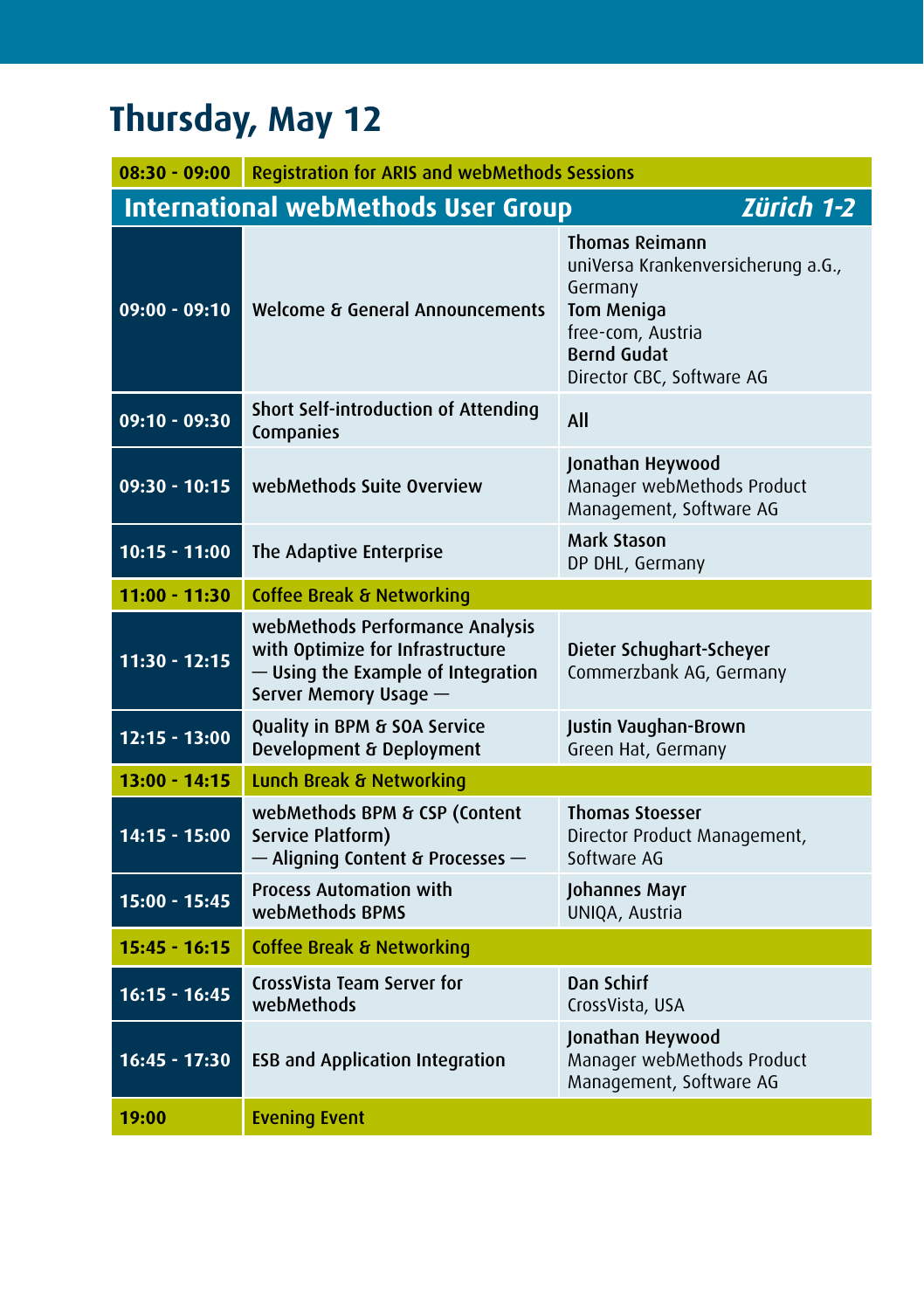## **Thursday, May 12**

| $08:30 - 09:00$                   | <b>Registration for ARIS and webMethods Sessions</b>                                                                           |                                                                        |
|-----------------------------------|--------------------------------------------------------------------------------------------------------------------------------|------------------------------------------------------------------------|
| Zürich 3-4<br><b>ARIS Session</b> |                                                                                                                                |                                                                        |
| $9:00 - 9:10$                     | Welcome & General Announcements                                                                                                | <b>Bernd Gudat</b><br>Director CBC, Software AG                        |
| $09:10 - 9:30$                    | Short Self-introduction of Attending<br>Companies                                                                              | All                                                                    |
| $9:30 - 10:30$                    | ARIS - Overview, Strategy & Vision                                                                                             | Eric Brabänder<br>VP Product Management Enterprise<br>BPM, Software AG |
| $10:30 - 11:00$                   | <b>Roundtable Discussion</b>                                                                                                   | All                                                                    |
| $11:00 - 11:30$                   | <b>Coffee Break &amp; Networking</b>                                                                                           |                                                                        |
| $11:30 - 12:15$                   | <b>Enterprise Architecture Management</b><br>with ARIS                                                                         | Fric Brabänder<br>VP Product Management Enterprise<br>BPM, Software AG |
| $12:15 - 13:00$                   | <b>Process Modeling with ARIS</b><br>Why students around the world like<br>to learn Business Process Modeling<br>based on ARIS | Dieter Storr<br>Storr Consulting, Inc., USA                            |
| $13:00 - 14:15$                   | Lunch Break & Networking                                                                                                       |                                                                        |
| $14:15 - 15:00$                   | <b>Business Process Design &amp; Analyses</b><br>with ARIS                                                                     | Eric Brabänder<br>VP Product Management Enterprise<br>BPM, Software AG |
| $15:00 - 15:45$                   | Tbc.                                                                                                                           | Pieter C.L. Walraven<br>Heineken, Netherlands                          |
| $15:45 - 16:15$                   | <b>Coffee Break &amp; Networking</b>                                                                                           |                                                                        |
| $16:15 - 17:00$                   | Model-to-Execution – Improve your<br>business by bringing your ARIS pro-<br>cesses to life with webMethods -                   | <b>Thomas Stoesser</b><br>Director Product Management,<br>Software AG  |
| $17:00 - 17:30$                   | <b>Roundtable Discussion</b>                                                                                                   | All                                                                    |
| 19:00                             | <b>Evening Event</b>                                                                                                           |                                                                        |